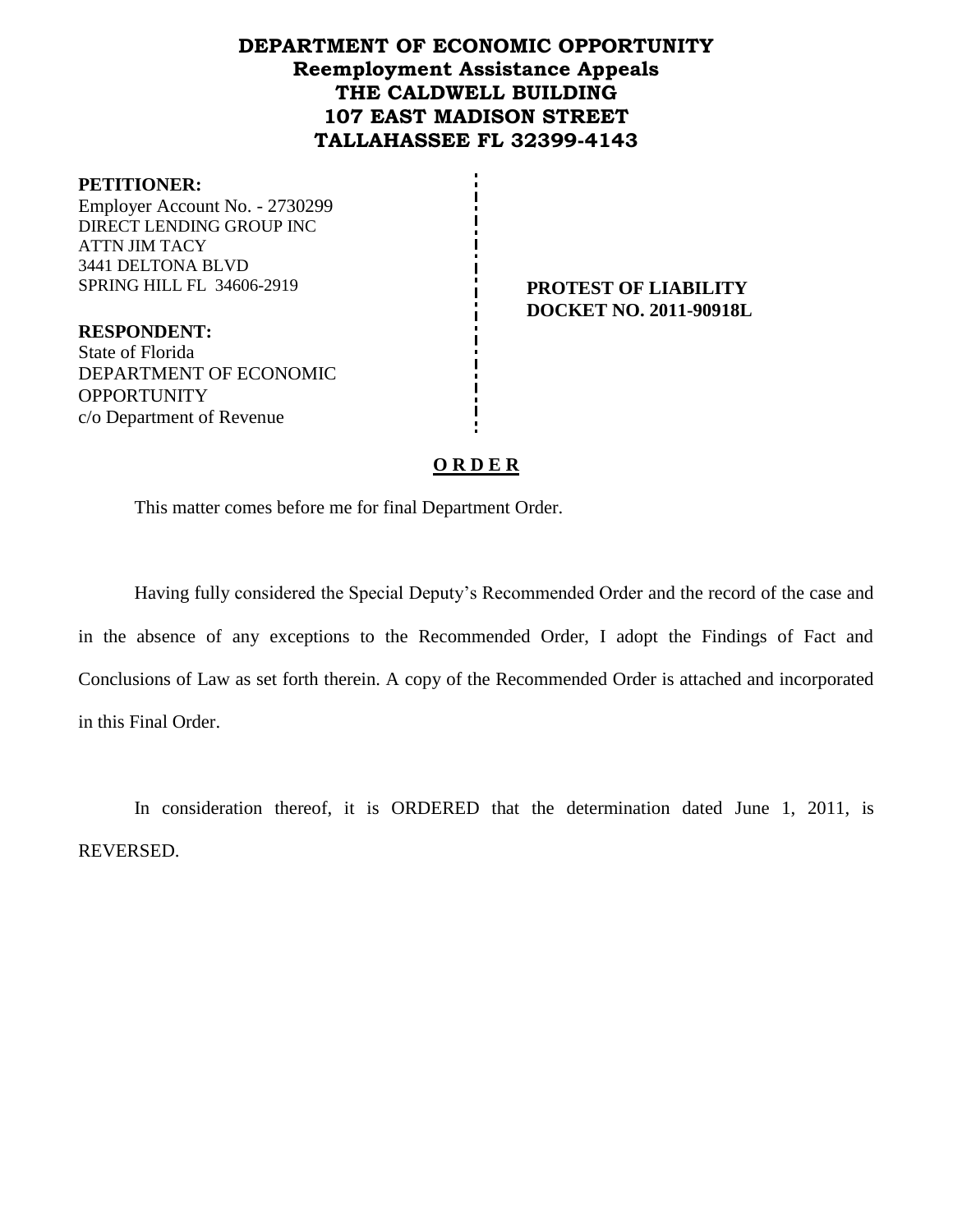#### **JUDICIAL REVIEW**

Any request for judicial review must be initiated within 30 days of the date the Order was filed. Judicial review is commenced by filing one copy of a *Notice of Appeal* with the DEPARTMENT OF ECONOMIC OPPORTUNITY at the address shown at the top of this Order and a second copy, with filing fees prescribed by law, with the appropriate District Court of Appeal. It is the responsibility of the party appealing to the Court to prepare a transcript of the record. If no court reporter was at the hearing, the transcript must be prepared from a copy of the Special Deputy's hearing recording, which may be requested from the Office of Appeals.

Cualquier solicitud para revisión judicial debe ser iniciada dentro de los 30 días a partir de la fecha en que la Orden fue registrada. La revisión judicial se comienza al registrar una copia de un *Aviso de Apelación* con la Agencia para la Innovación de la Fuerza Laboral [*DEPARTMENT OF ECONOMIC OPPORTUNITY]* en la dirección que aparece en la parte superior de este *Orden* y una segunda copia, con los honorarios de registro prescritos por la ley, con el Tribunal Distrital de Apelaciones pertinente. Es la responsabilidad de la parte apelando al tribunal la de preparar una transcripción del registro. Si en la audiencia no se encontraba ningún estenógrafo registrado en los tribunales, la transcripción debe ser preparada de una copia de la grabación de la audiencia del Delegado Especial [*Special Deputy*], la cual puede ser solicitada de la Oficina de Apelaciones.

Nenpòt demann pou yon revizyon jiridik fèt pou l kòmanse lan yon peryòd 30 jou apati de dat ke Lòd la te depoze a. Revizyon jiridik la kòmanse avèk depo yon kopi yon *Avi Dapèl* ki voye bay DEPARTMENT OF ECONOMIC OPPORTUNITY lan nan adrès ki parèt pi wo a, lan tèt *Lòd* sa a e yon dezyèm kopi, avèk frè depo ki preskri pa lalwa, bay Kou Dapèl Distrik apwopriye a. Se responsabilite pati k ap prezante apèl la bay Tribinal la pou l prepare yon kopi dosye a. Si pa te gen yon stenograf lan seyans lan, kopi a fèt pou l prepare apati de kopi anrejistreman seyans lan ke Adjwen Spesyal la te fè a, e ke w ka mande Biwo Dapèl la voye pou ou.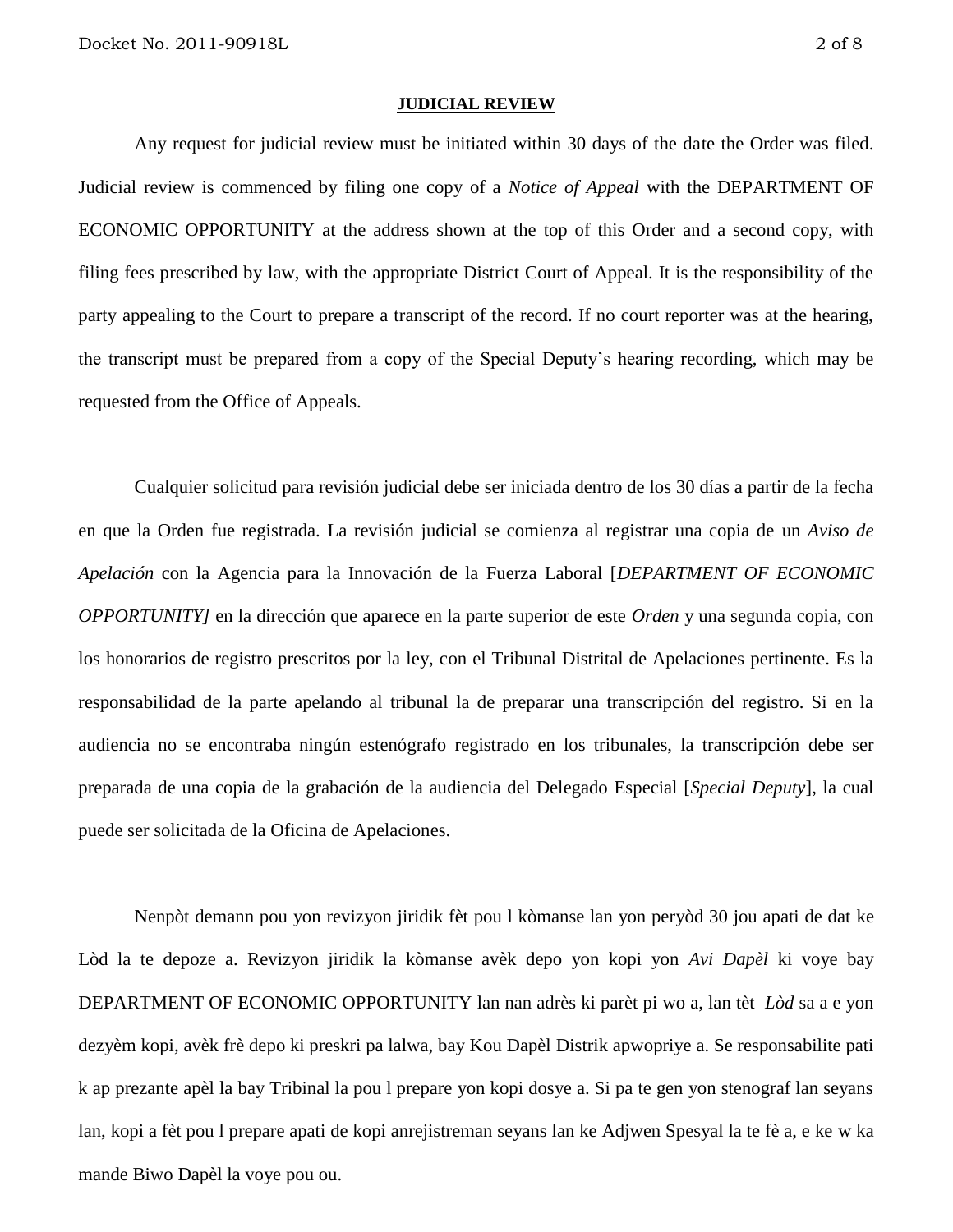DONE and ORDERED at Tallahassee, Florida, this \_\_\_\_\_\_\_ day of **September, 2012**.



Altemese Smith, Assistant Director, Reemployment Assistance Services DEPARTMENT OF ECONOMIC OPPORTUNITY

FILED ON THIS DATE PURSUANT TO § 120.52, FLORIDA STATUTES, WITH THE DESIGNATED DEPARTMENT CLERK, RECEIPT OF WHICH IS HEREBY ACKNOWLEDGED.

\_\_\_\_\_\_\_\_\_\_\_\_\_\_\_\_\_\_\_\_\_\_\_\_\_\_\_\_ \_\_\_\_\_\_\_\_\_\_\_\_ DEPUTY CLERK DATE

#### **CERTIFICATE OF SERVICE**

**I HEREBY CERTIFY that true and correct copies of the foregoing Final Order have been furnished to the persons listed below in the manner described, on the \_\_\_\_\_\_\_ day of September, 2012**.

Shonew b

SHANEDRA Y. BARNES, Special Deputy Clerk DEPARTMENT OF ECONOMIC **OPPORTUNITY** Reemployment Assistance Appeals 107 EAST MADISON STREET TALLAHASSEE FL 32399-4143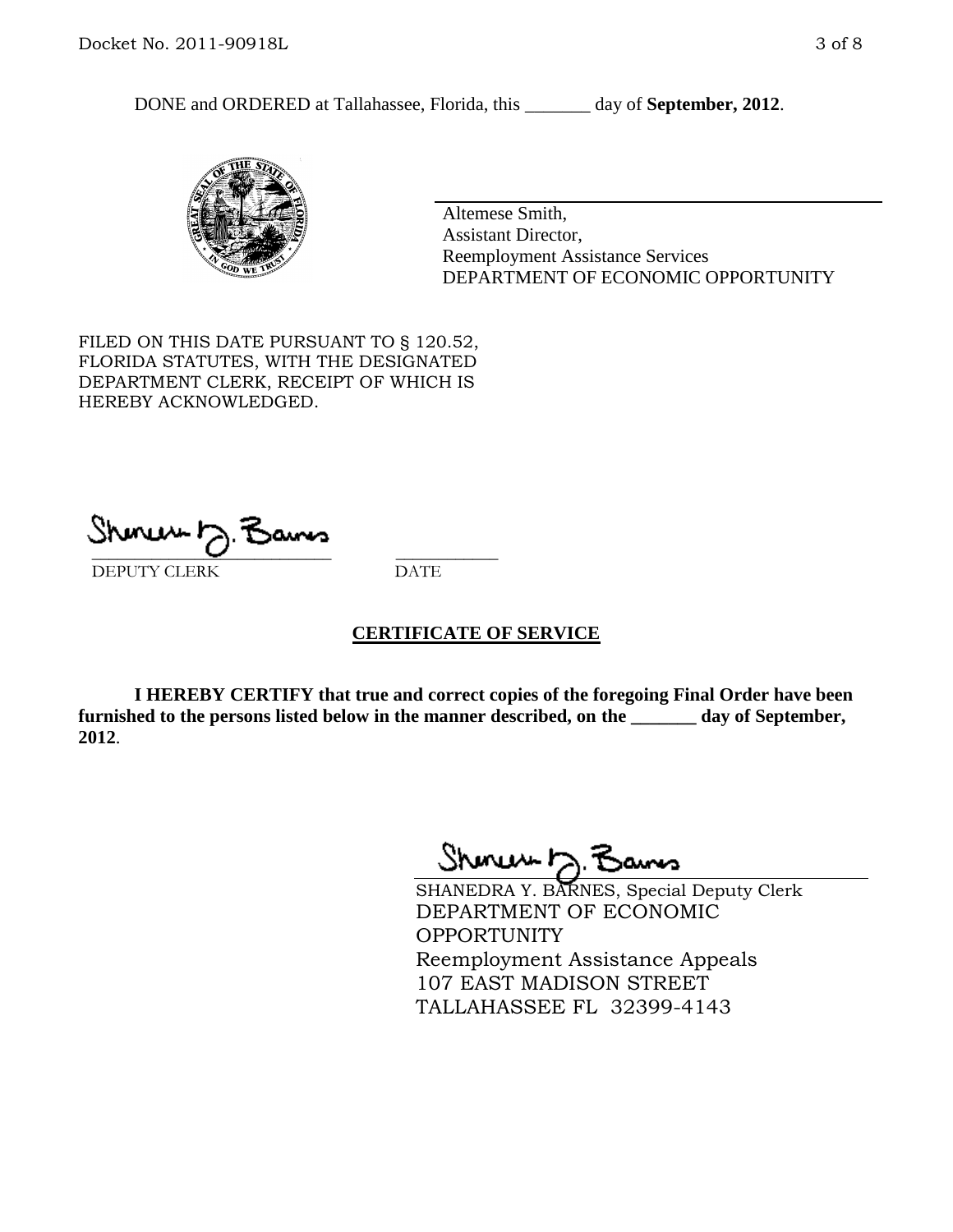Docket No. 2011-90918L 4 of 8

By U.S. Mail:

DIRECT LENDING GROUP INC ATTN JIM TACY 3441 DELTONA BLVD SPRING HILL FL 34606-2919

CYNTHIA A REYNOLDS 229 CANDLEWICK AVENUE SPRING HILL FL 34608

> DEPARTMENT OF REVENUE ATTN: VANDA RAGANS - CCOC #1-4857 5050 WEST TENNESSEE STREET TALLAHASSEE FL 32399

MAITLAND TAX ATTN GORDON HERGET SUITE 160 2301 MAITLAND CENTER PARKWAY MAITLAND FL 32751-4192

State of Florida DEPARTMENT OF ECONOMIC OPPORTUNITY c/o Department of Revenue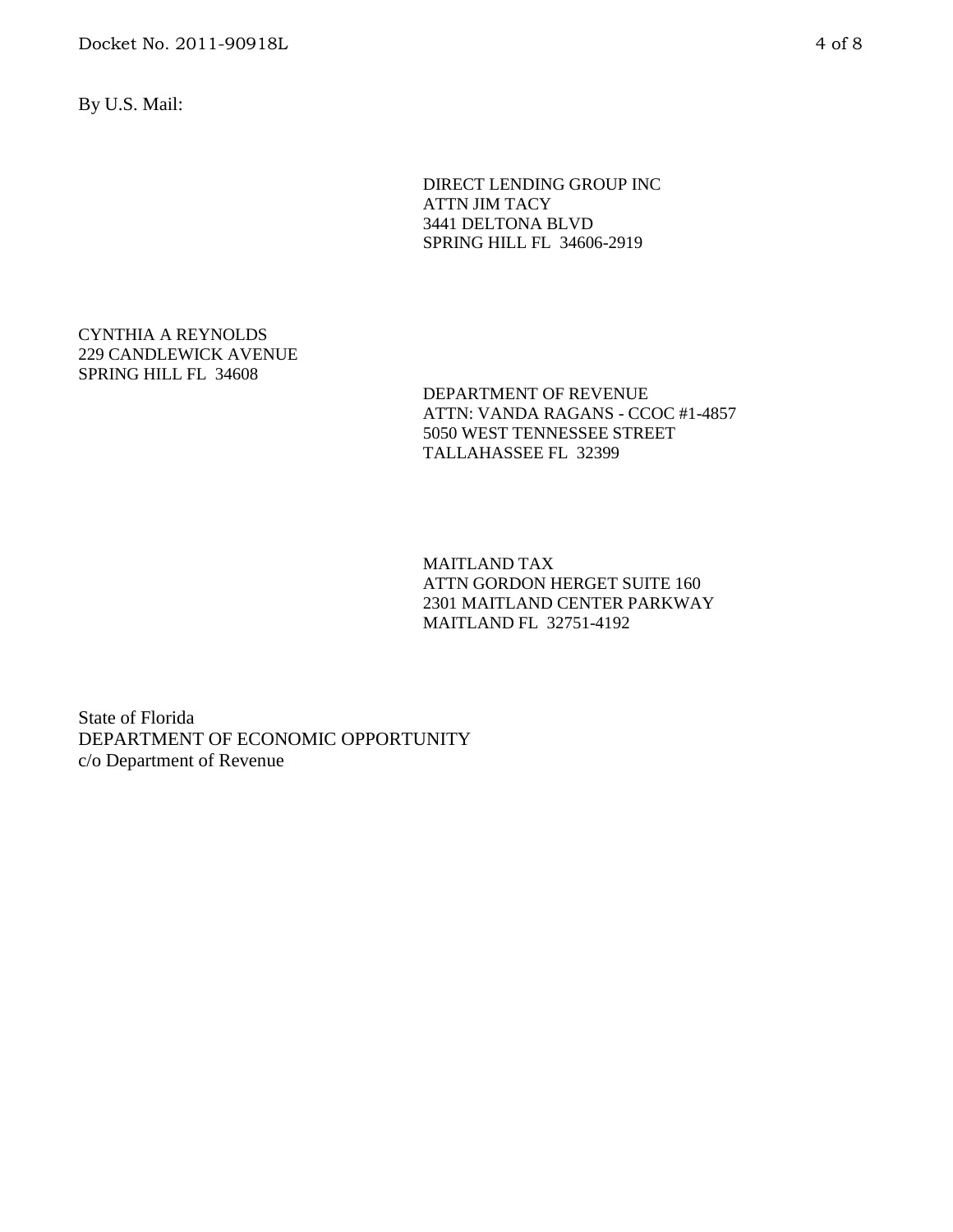# **DEPARTMENT OF ECONOMIC OPPORTUNITY Reemployment Assistance Appeals**

MSC 344 CALDWELL BUILDING 107 EAST MADISON STREET TALLAHASSEE FL 32399-4143

#### **PETITIONER:**

Employer Account No. - 2730299 DIRECT LENDING GROUP INC ATTN JIM TACY 3441 DELTONA BLVD SPRING HILL FL 34606-2919

> **PROTEST OF LIABILITY DOCKET NO. 2011-90918L**

#### **RESPONDENT:**

State of Florida DEPARTMENT OF ECONOMIC **OPPORTUNITY** c/o Department of Revenue

# **RECOMMENDED ORDER OF SPECIAL DEPUTY**

TO: Assistant Director, Interim Executive Director, Reemployment Assistance Services DEPARTMENT OF ECONOMIC OPPORTUNITY

This matter comes before the undersigned Special Deputy pursuant to the Petitioner's protest of the Respondent's determination dated June 1, 2011.

After due notice to the parties, a telephone hearing was held on May 4, 2012. The Petitioner's corporate officer appeared and testified at the hearing. The Joined Party appeared and testified on her own behalf. The Respondent was represented by a tax specialist.

The record of the case, including the recording of the hearing and any exhibits submitted in evidence, is herewith transmitted. Proposed Findings of Fact and Conclusions of Law were not received.

#### **Issue:**

Whether services performed for the Petitioner by the Joined Party and other individuals constitute insured employment pursuant to Sections 443.036(19), 443.036(21); 443.1216, Florida Statutes, and if so, the effective date of the liability.

### **Findings of Fact:**

- 1. The Petitioner is a corporation, incorporated in 2005, for the purpose of running a mortgage brokerage business.
- 2. The Joined Party worked as a processor for the Petitioner from April 15, 2009, through November 2011.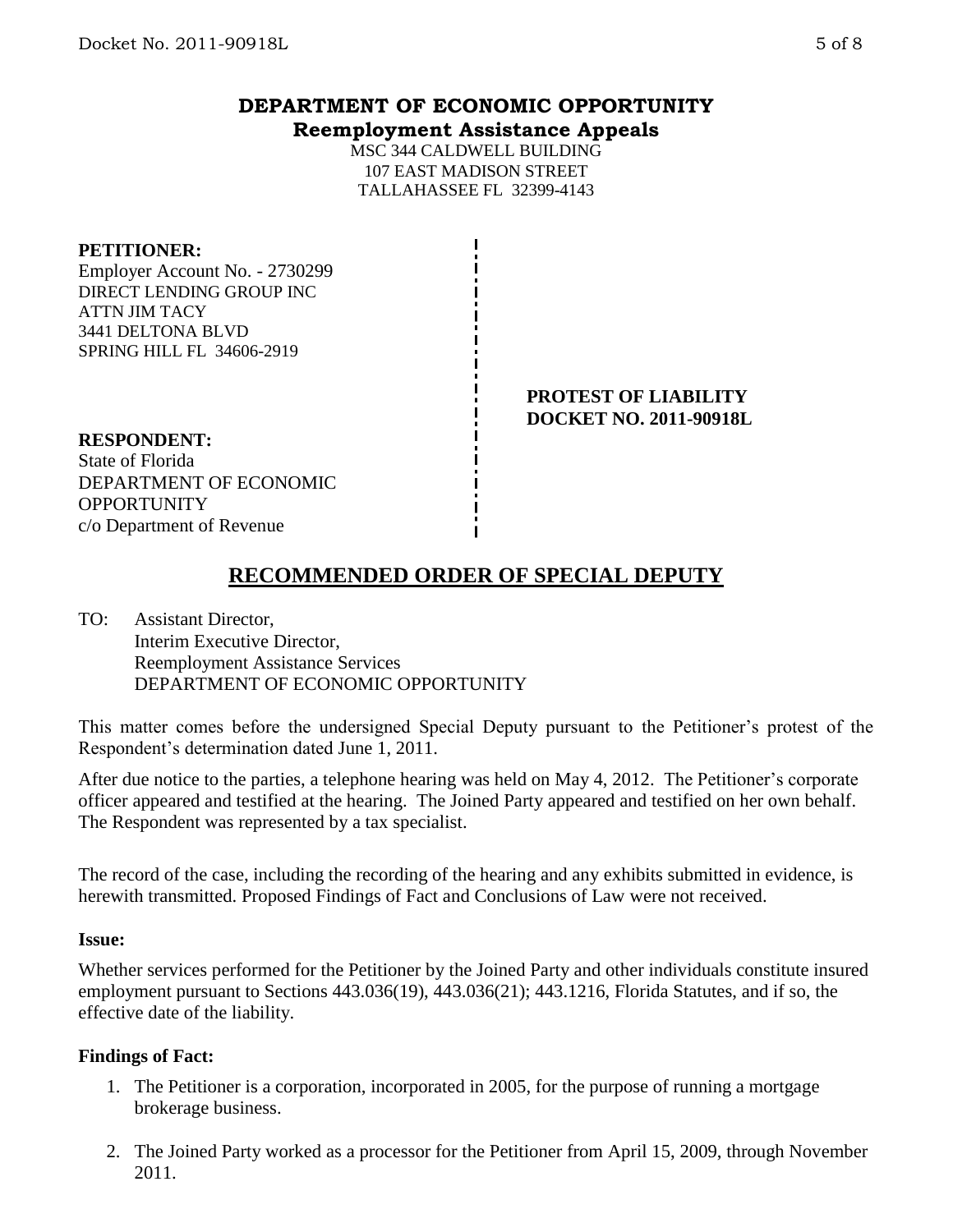- 3. The Joined Party signed an independent contractor agreement at the time of hire. The Petitioner and the Joined Party both considered the Joined Party to be an independent contractor.
- 4. The Joined Party could work for a competitor.
- 5. The Petitioner would provide loan applications to the Joined Party. The Joined Party was responsible for processing the application.
- 6. The Joined Party was paid \$400 per file closed. The Joined Party's pay was held until the Petitioner received the check from the closing.
- 7. The Joined Party was not supervised. The Joined Party's work was not inspected or reviewed.
- 8. No license was needed to perform the work. The Petitioner did not provide training.
- 9. The Joined Party had no work schedule.
- 10. The Joined Party performed most of the work at the place of business for his own convenience.
- 11. The Petitioner made shared office space available for the Joined Party. The office space included computers, software, telephones, and office supplies.

## **Conclusions of Law:**

- 12. The issue in this case, whether services performed for the Petitioner constitute employment subject to the Florida Unemployment Compensation Law, is governed by Chapter 443, Florida Statutes. Section 443.1216(1)(a)2., Florida Statutes, provides that employment subject to the chapter includes service performed by individuals under the usual common law rules applicable in determining an employer-employee relationship.
- 13. The Supreme Court of the United States held that the term "usual common law rules" is to be used in a generic sense to mean the "standards developed by the courts through the years of adjudication." United States v. W.M. Webb, Inc., 397 U.S. 179 (1970).
- 14. The Supreme Court of Florida adopted and approved the tests in 1 Restatement of Law, Agency 2d Section 220 (1958), for use to determine if an employment relationship exists. See Cantor v. Cochran, 184 So.2d 173 (Fla. 1966); Miami Herald Publishing Co. v. Kendall, 88 So.2d 276 (Fla. 1956); Magarian v. Southern Fruit Distributors, 1 So.2d 858 (Fla. 1941); see also Kane Furniture Corp. v. R. Miranda, 506 So.2d 1061 (Fla. 2d DCA 1987).
- 15. Restatement of Law is a publication, prepared under the auspices of the American Law Institute, which explains the meaning of the law with regard to various court rulings. The Restatement sets forth a nonexclusive list of factors that are to be considered when judging whether a relationship is an employment relationship or an independent contractor relationship.
- 16. 1 Restatement of Law, Agency 2d Section 220 (1958) provides:
	- (1) A servant is a person employed to perform services for another and who, in the performance of the services, is subject to the other's control or right of control.
	- (2) The following matters of fact, among others, are to be considered:
		- (a) the extent of control which, by the agreement, the business may exercise over the details of the work;
		- (b) whether or not the one employed is engaged in a distinct occupation or business;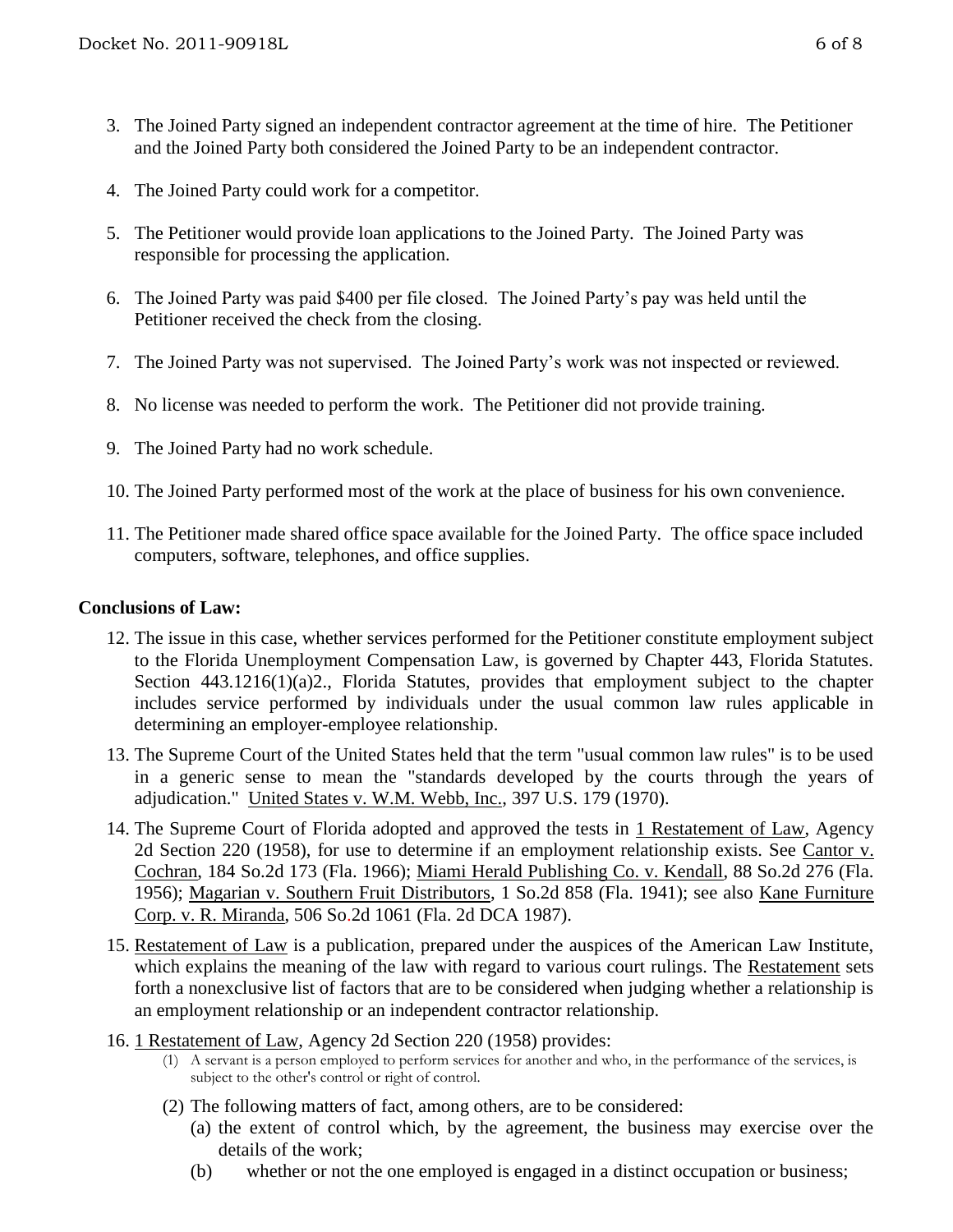- (c) the kind of occupation, with reference to whether, in the locality, the work is usually done under the direction of the employer or by a specialist without supervision;
- (d) the skill required in the particular occupation;
- (e) whether the employer or the worker supplies the instrumentalities, tools, and the place of work for the person doing the work;
- (f) the length of time for which the person is employed;
- (g) the method of payment, whether by the time or by the job;
- (h) whether or not the work is a part of the regular business of the employer;
- (i) whether or not the parties believe they are creating the relation of master and servant;
- (j) whether the principal is or is not in business.
- 17. Comments in the Restatement explain that the word "servant" does not exclusively connote manual labor, and the word "employee" has largely replaced "servant" in statutes dealing with various aspects of the working relationship between two parties. In Department of Health and Rehabilitative Services v. Department of Labor & Employment Security, 472 So.2d 1284 (Fla. 1st DCA 1985) the court confirmed that the factors listed in the Restatement are the proper factors to be considered in determining whether an employer-employee relationship exists. However, in citing La Grande v. B&L Services, Inc., 432 So.2d 1364, 1366 (Fla. 1<sup>st</sup> DCA 1983), the court acknowledged that the question of whether a person is properly classified an employee or an independent contractor often cannot be answered by reference to "hard and fast" rules, but rather must be addressed on a case-by-case basis.
- 18. The evidence presented in this hearing reveals that the Petitioner did not exercise control over where, when or how the work was performed. The Joined Party was free to work the hours and from the location he chose. The Joined Party was not supervised or directed by the Petitioner save for the Petitioner providing the loan applications to the Joined party.
- 19. The Petitioner made office space and supplies available at the place of business. The Joined Party could elect to use the location and supplies or to use the location of his choice.
- 20. The Joined Party was paid per loan closed. This is payment by the job. Payment by the job tends to indicate an independent contractor relationship.
- 21. Both Parties considered the Joined Party to be an independent contractor.
- 22. A preponderance of the evidence presented in this case reveals that the Petitioner did not exercise sufficient control over the Joined Party as to create an employer-employee relationship.

**Recommendation:** It is recommended that the determination dated June 1, 2011, be REVERSED.

Respectfully submitted on July 9, 2012.



KRIS LONKANI, Special Deputy Office of Appeals

A party aggrieved by the *Recommended Order* may file written exceptions to the Director at the address shown above within fifteen days of the mailing date of the *Recommended Order*. Any opposing party may file counter exceptions within ten days of the mailing of the original exceptions. A brief in opposition to counter exceptions